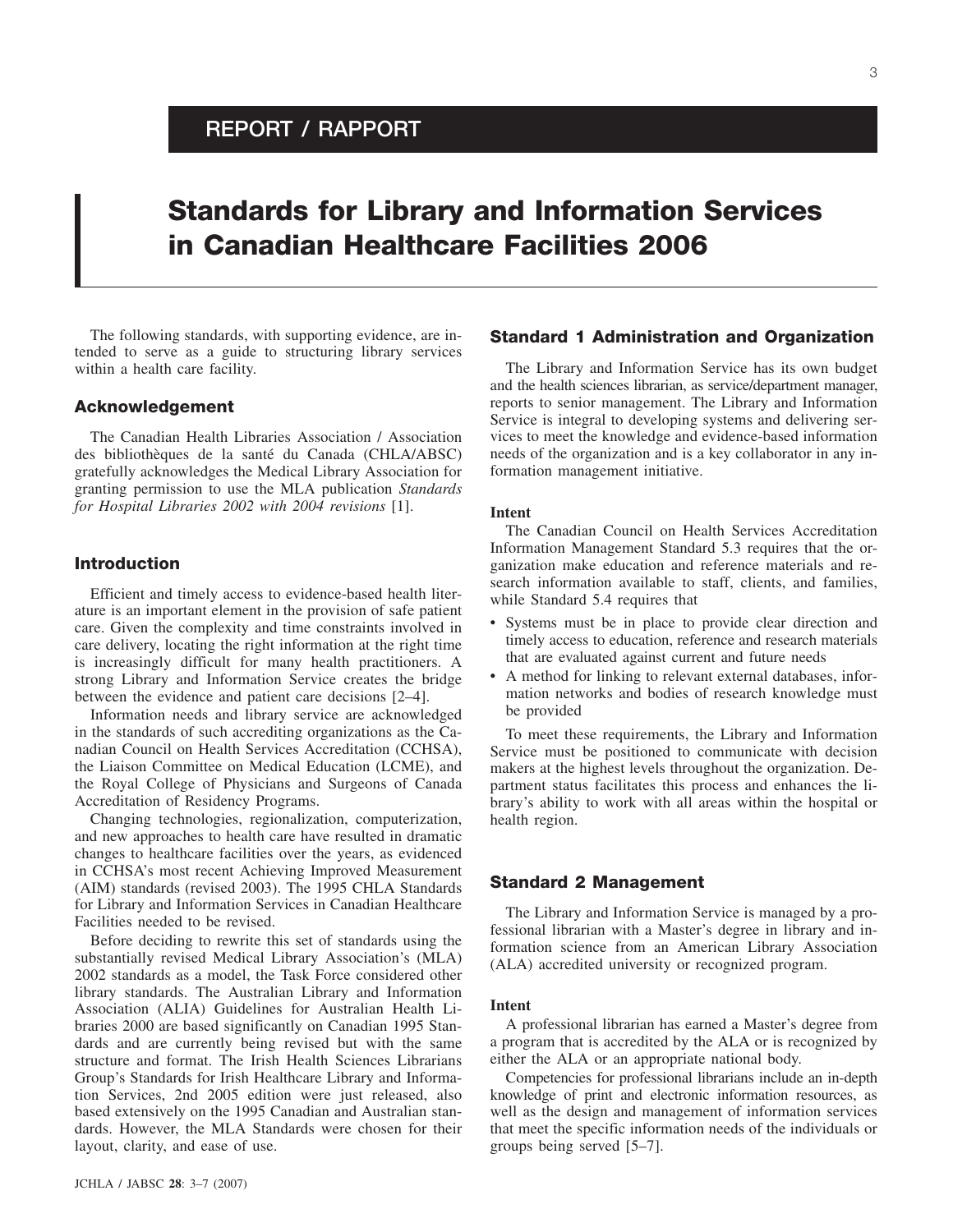The role of the professional librarian is to

- Provide reference and research services to support medicine, nursing, and allied health disciplines and administration
- Promote information literacy and client information skills development through formal and informal training
- Ensure client satisfaction by monitoring reference and research demands and evaluating library performance and quality indicators
- Ensure that library collections reflect the information needs of the changing health care environment
- Provide departmental strategy and direction
- Ensure that the work of the Library and Information Service reflects the strategic goals of the organization and that it is focused on effective and efficient service delivery
- Participate in strategic management initiatives
- Ensure client-centred service through the effective management of human resources
- Ensure compliance with external regulations
- Manage finances responsibly for staff, operations and capital
- Evaluate new information technologies and assess their implications for library services
- Negotiate license agreements for knowledge-based resources with vendors

## **Standard 3 Staffing**

The Library and Information Service is staffed according to the MLA staffing formula of total institution FTE/700 [1]:

- If the result is less than or equal to 1 FTE, some  $%$  of the 1 FTE must be a professional librarian. The librarian may be through contract, outreach or a joint venture. Further explanation can be found in Appendix 1
- If the result is 1–3 FTE, then 1 FTE must be a professional librarian
- If the result is greater than  $3$  FTE,  $33\%$  must be professional positions and the service/department manager must be a professional librarian [8]

The remaining percentages should be a mix of qualified library technicians, assistants, and clerks.

#### **Intent**

An under-staffed, under-skilled library cannot meet the knowledge-based information needs of an evidence-based environment. Demand for information is driven by the size and complexity of the institution as well as factors such as

- The number of medical residents, undergraduate medical students and other program interns at the facility
- The geographic size of the region and the extent of regionalization in an area. Fully integrated health region libraries provide services not only to acute care facilities, but also to long term and continuing care, community health and emergency medical services, often across broad geographic areas

The MLA formula provides an easy method to calculate staffing ratios. It is based on benchmarks across American and Canadian institutions [9].

For more detailed information on this standard, please refer to CHLA Fact Sheet: Human Resources Planning for the Health [Facility Library, July 2005 \(http://www.chla](http://www.chla-absc.ca/member/anterior/docs/fs23.pdf)absc.ca/member/anterior/docs/fs23.pdf).

## **Standard 4 Services**

The Librarian conducts an ongoing assessment of the information services needs of the organization and uses this assessment to develop and implement appropriate services to meet these needs and to maintain alignment with the organization's mission, vision, goals, and strategic plan.

Services must include

- Convenient access to expert searching
- Education on using electronic and print knowledge-based resources
- Training in evidence-based searching
- Appropriate technology to provide access to electronic resources
- A catalogue of resources that allows efficient access to and retrieval of materials
- Document delivery for materials not available in the libraries' print or electronic collections

#### **Intent**

Methods of delivering knowledge-based information are constantly changing. The Librarian must continually evaluate these new methods to ensure that the services offered by the library reflect the needs of the user groups.

## **Standard 5 Resources**

The Library and Information Service provides knowledgebased resources that support all user information needs, including, but not limited to, patient care, education, administration, research, consumer health, and outreach programs. The Librarian uses a variety of tools and techniques, both formal and informal, to assess the knowledge-based resource needs of medical staff and health care personnel.

## **Intent**

Resources are assessed through comparison with standard collection lists, reviews by experts in the field, other libraries' collections, and user surveys.

## **Guideline**

Resources may include

- Current authoritative collections of print, electronic, and multimedia resources that support the timely provision of knowledge based information
- Resource sharing agreements and/or membership in library and information consortia that enable the efficient provision of materials not available on-site

## **Standard 6 Promotion**

The Library and Information Service actively promotes knowledge-based information services to all primary client groups.

## **Intent**

The Librarian publicizes services and resources to increase user awareness and encourage efficient use of the services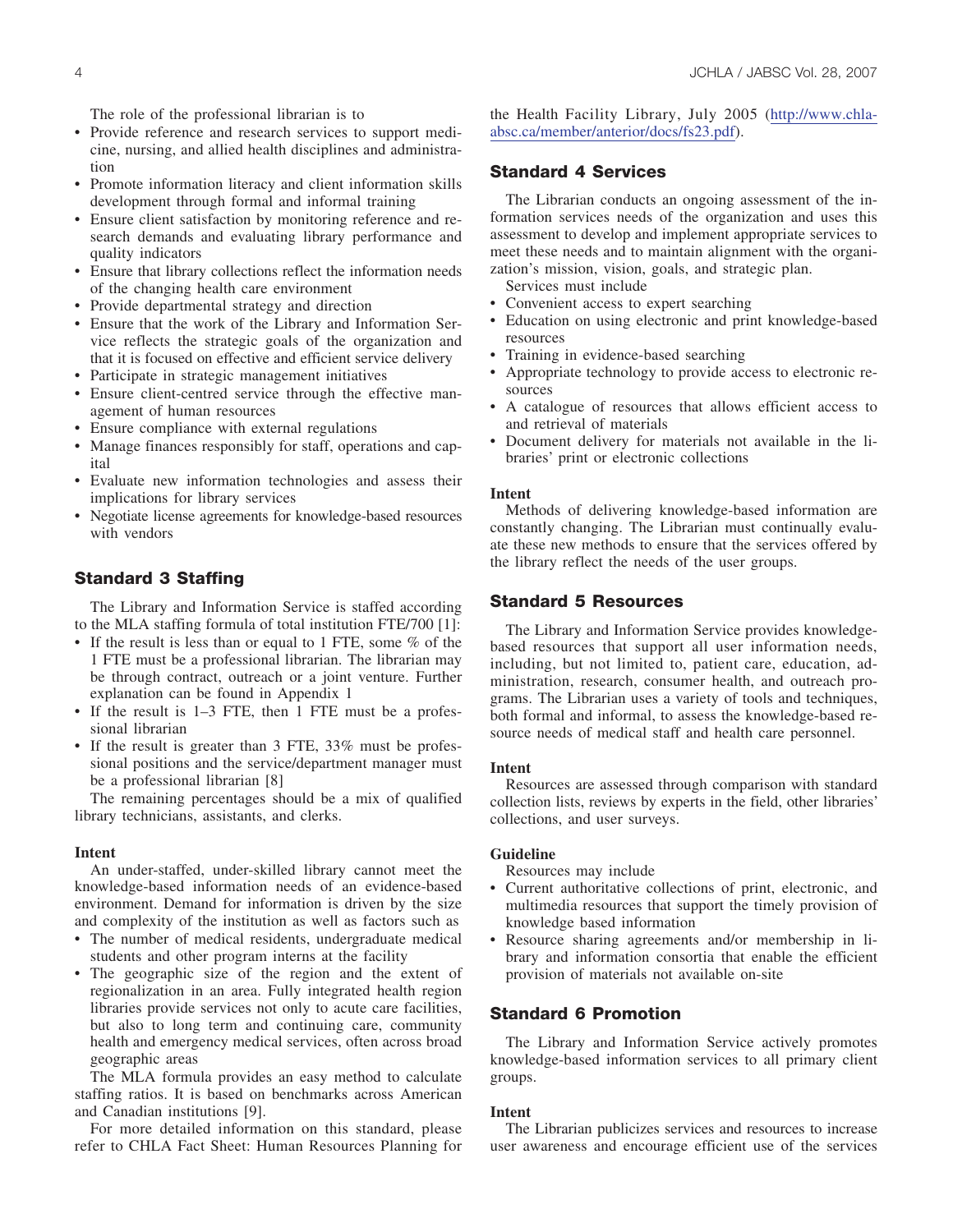and resources that are available. Effective library promotion educates users about databases and available resources and eliminates barriers, encouraging the increased use of evidencebased information in treatment decisions.

#### **Guideline**

Promotional programs and materials may include but are not limited to

**Newsletters** 

Committee participation

Electronic bulletin boards

Library week/month celebrations

Open houses

Information booklets, brochures, and pathfinders

Presentations

Inclusion of library information in new staff, residents, and managers orientation

## **Standard 7 Legislation and Compliance**

The Library and Information Service complies with relevant legislation, the CHLA/ABSC – MLA Code of Ethics [\(http://www.chla-absc.ca/assoc/chlawhat.html](http://www.chla-absc.ca/assoc/chlawhat.html)), and organizational policies, procedures, and standards.

## **Standard 8 Accessibility**

Appropriate knowledge-based information resources are accessible 24 hours a day, 7 days a week.

#### **Intent**

As clinical decisions are often made outside of normal working hours, knowledge-based information resources must be accessible at all times. Depending upon the size and complexity of the institution, this may mean

- Resources are available through the organization's intranet or Internet
- Mechanisms are in place for after-hours library access

## **Standard 9 Environment**

The Library and Information Service has an appropriate environment for delivering knowledge-based information. Physical space accommodates current and future (three to five years) requirements, for networked computers, print collections, staff workspaces, as well as areas for quiet study and group meetings [10]. Facilities for instruction and workshops are available for use by library services.

#### **Intent**

Despite the amount of information currently delivered electronically, "libraries will continue to provide group study spaces for individuals to engage in quiet pursuits and spaces for training in the use of information resources. Users demand spaces that are comfortable for thinking and working, are conducive to long periods of screen use, and have support systems and help in place, as well as quality output devices such as printers or high-definition screens. Browsing will be an essential function of libraries. A mix of group and individual study spaces, combined service points that assist users with both technology and the use of information resources, more emphasis on consumer health information, and more attractive spaces are all features" [11].

There are a variety of calculations that can be used to determine library space estimates. The MLA Guide to Managing Health Care Libraries provides an excellent table that summarizes the space formula options and other libraryspecific requirements such as floor loading [10].

#### **References**

- 1. Hassig RA, Balogh L, Bandy M, Doyle JD, Gluck JC, Lindner KL, et al. Standards for hospital libraries 2002 with 2004 revisions. J Med Libr Assoc. 2005 Apr;93(2):282–283.
- 2. Institute of Medicine. Committee on Quality of Health Care in America. Crossing the quality chasm : a new health system for the 21st century. Washington, D.C.: National Academy Press; 2001.
- 3. Summerskill W. Literature searches: look before you leap. Lancet. 2005 Jul 2–8;366(9479):13–14.
- 4. Williams L, Zipperer L. Improving access to information: librarians and nurses team up for patient safety. Nurs Econ. 2003 Jul–Aug;21(4):199–201.
- 5. Alliance of Libraries, Archives and Records Management. Competency Profile. Informaiton Resources Management specialists in Archives, Libraries and Records Management: A comprehensive Cross-Sectoral competency Analysis. 1999 April 1999.
- 6. Crosby O. Librarians: Information experts in the information age. OOQ. 2001(Winter 2000–01):2.
- 7. Medical Library Association. Medical Librarianship: A Career Beyond the Cutting Edge.
- 8. Creth SD, Duda F. Personnel administration in libraries. 2nd ed. New York: Neal-Schuman Publishers; 1989.
- 9. MLA Benchmarking Network. The composite hospital library: 2001 benchmarking aggregate data tables. 2002.
- 10. Holst R, Phillips SA, Bensing KM, Medical Library Association. The Medical Library Association guide to managing health care libraries. New York: Neal-Schuman Publishers; 2000.
- 11. Ludwig L, Starr S. Library as place: results of a delphi study. J Med Libr Assoc. 2005 Jul;93(3):315–326.

## **Appendix 1**

Where the staffing formula results in less than 1 FTE, the services of a professional librarian may be obtained in the following manner:

- Contract Librarian: A written contractual arrangement may be negotiated with a Contract Librarian to provide ongoing direction and services at a level appropriate to client needs, facility programs and services, and the goals and objectives of the library.
- Circuit/Outreach Librarian: In some areas, larger healthcare facilities or academic libraries may offer the services of a circuit/outreach librarian. The circuit/outreach librarian makes regularly scheduled visits to the healthcare facility to provide information search and retrieval services and ensures that the available on site resources and services will effectively meet client needs.
- Joint Venture/Multi-Facility Arrangement: The services of a librarian, as well as the mandate for the provision of information resources, may be shared among facilities through a joint venture or other multi-facility arrangement.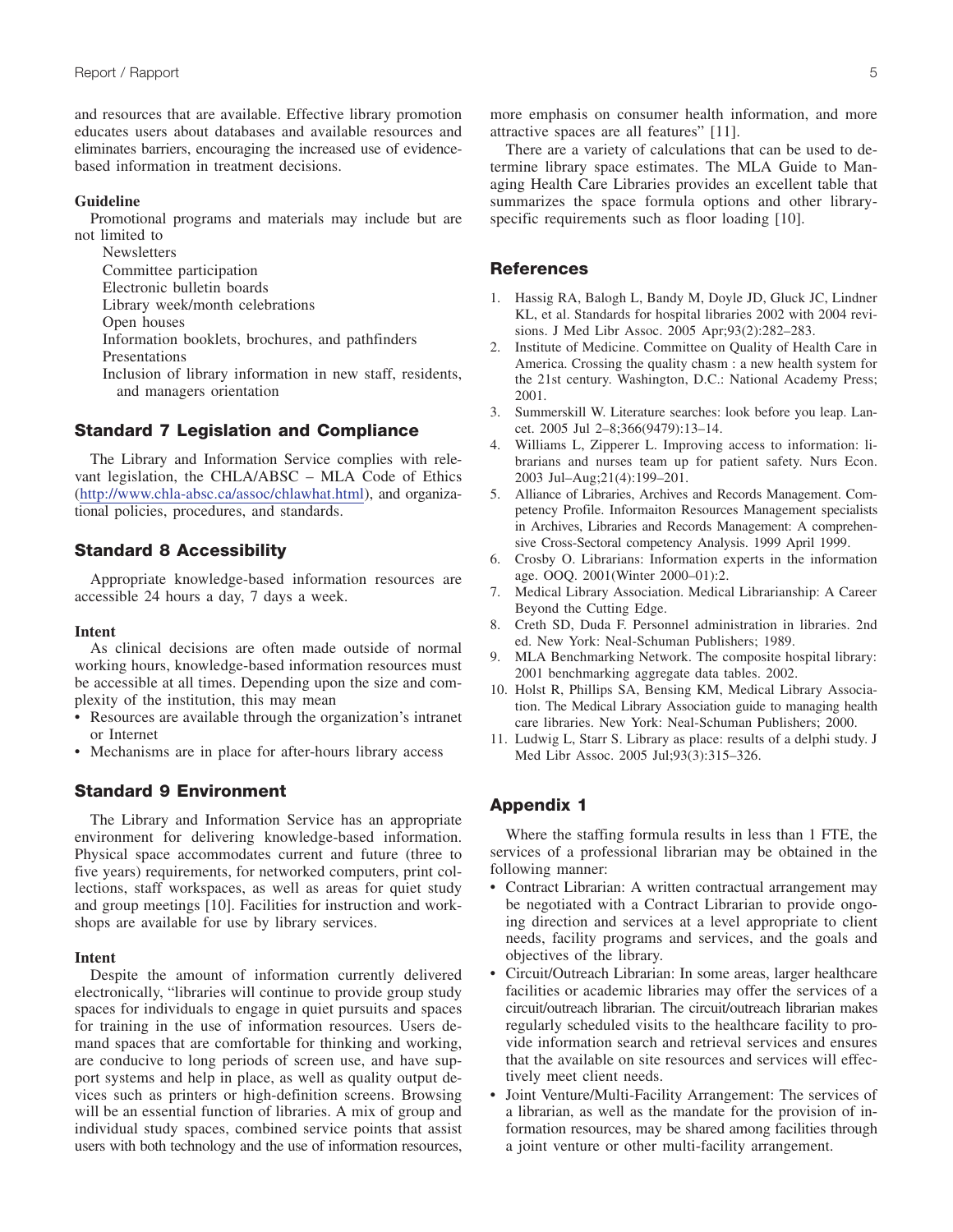## **Appendix 2 Glossary**

## **Circuit/Outreach Librarian**

A professional librarian who provides services on a fixed schedule to more than one small healthcare facility library. This librarian may use the collection and services of a larger health sciences library in serving these libraries.

## **Circulation**

Library functions pertaining to lending materials for use outside the library.

#### **Client**

Any individual/library receiving service from Library and Information Services. Clients may be internal or external to the facility.

## **Consortia**

A group of libraries that have formally agreed to the cooperative sharing of resources.

## **Core collection**

A minimal collection of current and authoritative information resources in any given field or for a particular type of library.

## **Current awareness**

Services designed to keep clients up to date on new developments and materials published in their fields of interest.

## **Document delivery**

Provision of library and information resources requested by clients. Document delivery may include circulation, photocopy services and interlibrary loans.

## **Information literacy**

Information literacy is the ability to recognize when information is needed and to locate, evaluate and use effectively the needed information.

## **Interlibrary loan**

Interlibrary loan is a mechanism for borrowing or lending original materials between cooperating libraries.

## **Knowledge-based information**

KBI includes systems, resources and services to help health professional acquire the knowledge and skills needed to maintain and improve competence, to support clinical, managerial and business decision making, to support performance improvement and activities to reduce risk to patients, and to satisfy research needs.

#### **Library**

A comprehensive selection of services and resources, that are tailored to meet the information needs of a specific user group, organized for ease of access and under the direction of a professional librarian.

## **Needs assessment**

A systematic process designed to determine the need for specific services or types of information by the library's user group. This may take the form of surveys, focus groups, and interviews.

## **Professional Librarian**

A professional librarian has earned a Master's degree from a program that is accredited by the American Library Association (ALA) or recognized by the ALA or an appropriate national body.

## **Appendix 3 Recommended Reading**

## **Administration and Organization**

- Eagleton KM. Quality assurance in Canadian hospital libraries the challenge of the eighties. Health Libr Rev. 1988;5:145.
- Forsman RB. Administration and management in health sciences libraries. Lanham, Md.: Medical Library Association and the Scarecrow Press; 2000.
- Holst R, Phillips SA, Bensing KM, Medical Library Association. The Medical Library Association guide to managing health care libraries. New York: Neal-Schuman Publishers; 2000.

## **Impact**

- Burton JE. The impact of medical libraries and literature on patient care in New Zealand. Bull Med Libr Assoc. 1995 Oct;83(4):425–430.
- Freeth DS, Weist A, Roberts CM. Provision of an electronic library at the clinical frontline: evaluation of impact on hospital medical staff. Hosp Med. 2001 Jan;62(1):43–45.
- Haynes RB, McKibbon KA, Walker CJ, Ryan N, Fitzgerald D, Ramsden MF. Online access to MEDLINE in clinical settings. A study of use and usefulness. Ann Intern Med. 1990 Jan 1;112(1):78–84.
- Klein MS, Ross FV, Adams DL, Gilbert CM. Effect of online literature searching on length of stay and patient care costs. Acad Med. 1994 Jun;69(6):489–495.
- Marshall JG. The impact of the hospital library on clinical decision making: the Rochester study. Bull Med Libr Assoc. 1992 Apr;80(2):169–178.
- Moore ME, Garrison S, Hayes B, McLendon W. Reinventing a health sciences digital library — organizational impact. Med Ref Serv Q. 2003 Winter;22(4):75–82.
- O'Connor P. Determining the impact of health library services on patient care: a review of the literature. Health Info Libr J. 2002 Mar;19(1):1–13.
- Richwine MP, McGowan JJ. A rural virtual health sciences library project: research findings with implications for next generation library services. Bull Med Libr Assoc. 2001 Jan;89(1):37–44.
- Sherwill-Navarro PJ, Wallace AL. Research on the value of medical library services: does it make an impact in the health care literature? J Med Libr Assoc. 2004 Jan;92(1):34–45.
- Weightman AL, Williamson J, Library & Knowledge Development Network (LKDN) Quality and Statistics Group. The value and impact of information provided through library services for patient care: a systematic review. Health Info Libr J. 2005 Mar;22(1):4–25.
- Weightman A,L., Williamson J. The value and impact of information provided through library services for patient care: a systematic review. Health Information and Libraries Journal. 2005;22(1):4–25.

### **Patient Safety**

Institute of Medicine. Committee on Quality of Health Care in America. Crossing the quality chasm : a new health system for